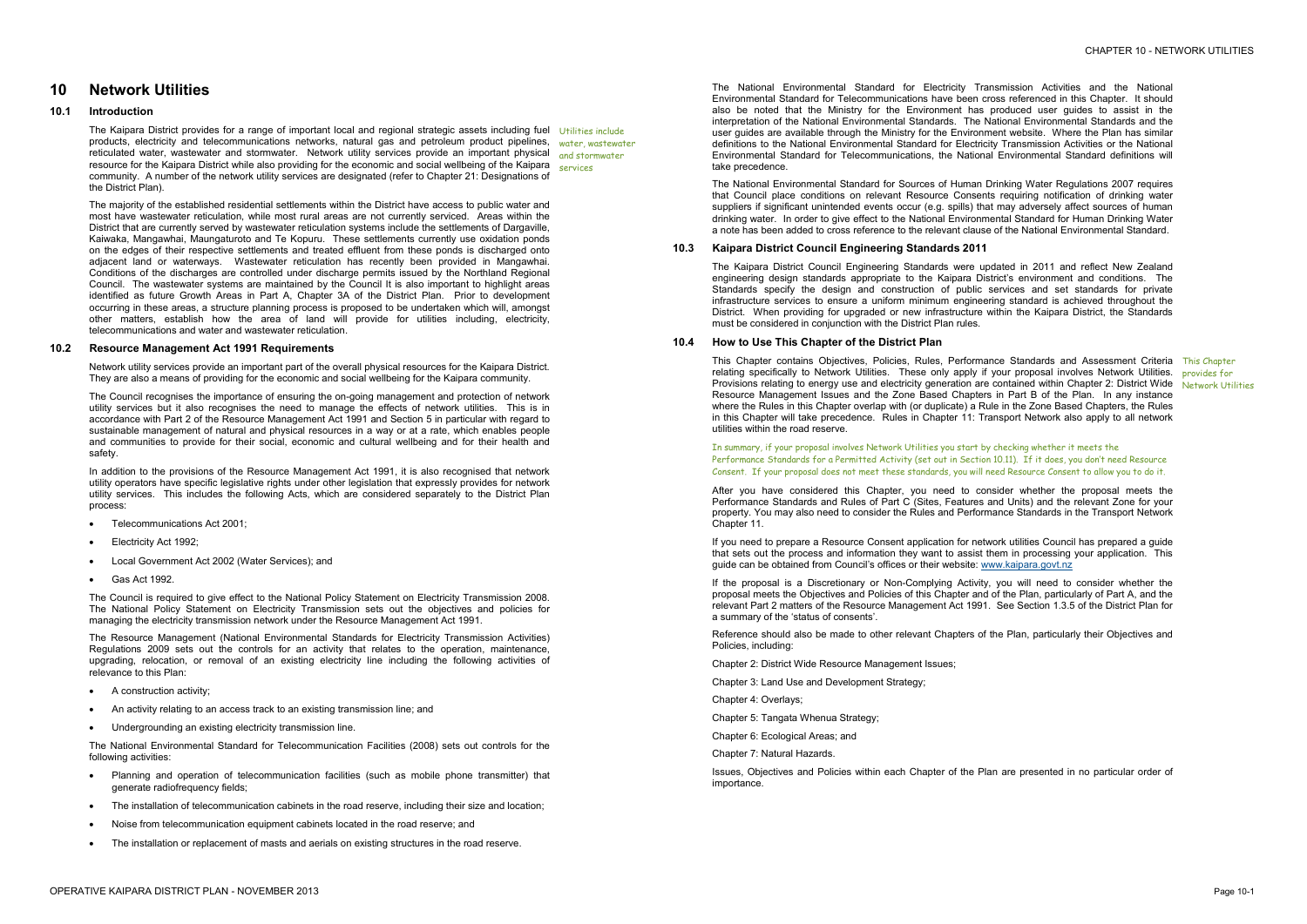#### **10.5 Significant Issues for Network Utilities**

**10.5.1 Network utility services form an essential part of the District's physical resource and provide for the community's social and economic well-being. However, they also have the potential to create adverse effects on amenity values, public health and safety. Equally, development near existing utilities can give rise to reverse sensitivity effects and compromise the operation, maintenance, upgrading and development of network utilities.**

*The Kaipara District depends on network utilities to support its social and economic wellbeing. Network utilities can have particular technical and operational requirements that may constrain their location, layout and design. Therefore, any policy approach needs to consider the positive benefits that network utilities can provide in addition to addressing adverse environmental effects.* 

- **10.6.1 To provide for the protection, efficient development, use, maintenance and upgrading of network**  Issue 10.5.1 **utility services to meet the reasonable needs of residents and businesses throughout the District while ensuring that significant adverse effects are avoided, remedied or mitigated.**
- **10.6.2 To recognise network utilities as a resource for the District, providing benefits for the**  Issue 10.5.1 **community's social and economic well-being.**
- **10.7 Network Utilities Policies**
- 10.7.1 By considering the actual or potential adverse effects of proposed network utilities with respect Objective 10.6.1 **to their location, design and operation, while taking into account the functional, technical and operational needs of network utility operations.**  Objective 10.6.2

*Adverse environmental effects can arise through the establishment or operation of network utilities. These effects include noise, odour, discharge of contaminants and radiation. This can result in public concern about potential health risks associated with radiofrequency, electric and magnetic fields and damage to natural, cultural, archaeological and landscape features. It is important for Council to provide for the sustainable management of these network utilities while avoiding, remedying or mitigating any*  actual or potential effects they will create on the environment through the objectives, policies and rules of *the District Plan.* 

*The visual impacts of network utilities vary depending upon the nature of the utility. Structures, including electricity transmission poles and towers, cell site towers and dish antennas, can have major visual impacts. Similarly, some network utilities require larger ancillary buildings or structures. The visual impact of such facilities is increased depending on the sensitivity of the surrounding area, for example residential areas or others such as areas of landscape value are more sensitive visual environments than business areas.* 

10.7.3 By making provision for network utility services corridors (such as roads) and the co-siting of Objective 10.6.1 **utilities, where technically and commercially practicable.** 

The co-location of network utility services within the road has the potential to disrupt the roading network *and surrounding land uses if they are not provided for in an efficient manner. Co-location will minimise the extent of land affected by these services and will minimise adverse effects on the surrounding area associated with their construction and maintenance.* 

*Development and activities near existing network utilities can also result in adverse effects on network utilities and compromise their operation, maintenance, upgrading and development. Requiring Authorities may designate land within the District for the purposes of establishing and maintaining a network utility.*

10.7.4 By ensuring that the route or site selection process, and scale and design, of new or major Objective 10.6.1 **upgrades to network utilities and associated structures avoid, remedy or mitigate adverse effects on the amenity values of the environment in which they are located.** 

#### **10.6 Network Utilities Objectives**

*Network utilities are important to provide for the economic and social wellbeing of the Kaipara community,*  however it is important to ensure that in providing for these services the aural and visual amenity effects *of these facilities are mitigated and the health and safety of the community is maintained.* 

**10.7.2 By managing network utilities that generate electric and magnetic fields and radio frequency**  Objective 10.6.1 **radiation in accordance with accepted national and international standards, guidelines and codes of practice.** 

*Compliance with recognised International and New Zealand standards is important to ensure that*  network utility services do not result in any adverse health and safety effects on those located in close *proximity to them.* 

*Network utilities and their associated structures have the potential to adversely affect the visual amenity*  of the District if consideration is not given to their location, scale, design, route and site selection. *Consideration of these matters will ensure any adverse effects of these activities on the environment are avoided, remedied or mitigated.* 

**10.7.5 By ensuring that where it is safe and technically, economically and environmentally practicable**  Objective 10.6.1 **network utilities are placed underground.** 

*The location of network utilities underground enables the sustainable management of these facilities whilst avoiding, remedying or mitigating any actual or potential effects they will create on the environment.* 

#### **10.8 Methods**

- **10.8.1 District Plan Methods**
- **10.8.1.1 Network utilities rules which provide standards governing numbers, location, scale, design of network utility equipment and associated buildings and sites.**
- **10.8.1.2 Cross referencing to the National Environmental Standard for Electricity Transmission Activities, National Environmental Standard for Telecommunication Facilities and National Environmental Standard for Sources of Human Drinking Water.**
- **10.8.1.3 Requiring Authorities may designate land within the District for the purposes of establishing and maintaining a network utility.**
- **10.8.1.4 Conditions attached to Resource Consents for network utility operations which relate to the effects of the operation on amenity values.**
- **10.8.1.5 Having regard to relevant objectives, policies and rules in other Chapters of the District Plan.**
- **10.8.1.6 Additional controls in terms of Overlay areas on the location and appearance of network utilities in environmentally sensitive areas.**
- **10.8.1.7 Receive financial contributions as prescribed in Chapter 22: Financial Contributions, of the District Plan.**
- **10.8.2 Other Methods**
- **10.8.2.1 New Zealand and International Standards, guidelines and codes of practice will be used to manage the effects of activities, particularly in relation to electric and magnetic fields and radiofrequency fields.**
- **10.8.2.2 The coordination with other network utility operators in relation to the location of new utility services and possible effects of new development on existing facilities and services will enable integrated and environmentally acceptable provision of network utilities.**
- **10.8.2.3 Structure planning for new Growth Areas to consider infrastructure requirements and opportunities to best utilise existing systems and facilities and the ability for Network Utility Operators to maintain and operate existing infrastructure.**
- **10.8.2.4 Applications for subdivision, use and development of land need to consider existing network utilities and the ability for Network Utility Operators to maintain and operate existing infrastructure.**
- **10.8.2.5 Provide information on utility infrastructure in Council's GIS database.**
- **10.9 Outcomes**
- **10.9.1 The efficient and effective provision and protection of network utility operations within the**  Issue 10.5.1 **District.**
- **10.9.2 Adverse environmental impacts of network utilities are avoided, remedied or mitigated.** Issue 10.5.1
- **10.9.3 Structure Planning which assists to avoid adverse impacts on public works or strategic utilities.**  Issue 10.5.1 **The management of reverse sensitivity effects may include future provisions to encourage greater setbacks between activities and existing infrastructure.**

Chapter 3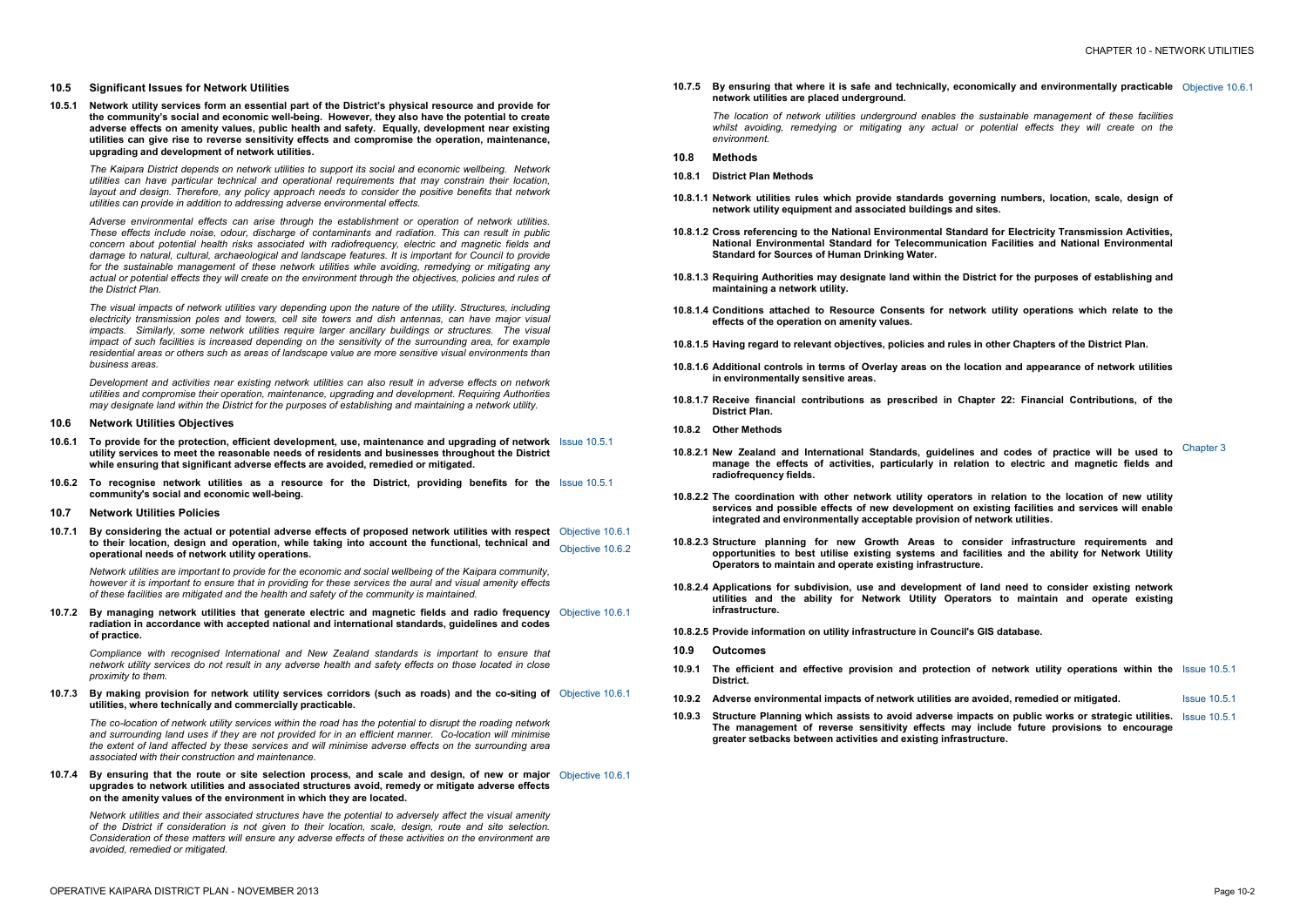## **10.10 Network Utilities Rules**

In any instance where network utility activities are proposed or where works are within the road (road reserve), and the Rules in Chapter 10 and 11 (respectively) overlap (or duplicate) with a Rule in the other Part B Chapters, the Rules in Chapters 10 and 11 (respectively) will take precedence.

**Note 1**: These rules do not apply if the activity is provided for by way of designation in the District Plan.

### **10.10.1 Permitted Activities**

A Network utility is a Permitted Activity if:

- a) It complies with all the Performance Standards in Rule 10.11; or
- b) It complies with all the Performance Standards in Rule 10.12.

## **10.10.2 Restricted Discretionary Activities**

The following Network Utilities activities are Restricted Discretionary Activities:

a) Activities that do not comply with Rules 10.11.4-10.11.14 and 10.12.2.

## **10.10.3 Discretionary Activities**

- The following network utilities activities shall be a Discretionary Activity:
- a) Activities that do not comply with Rule 10.11.1 are Discretionary Activities.

## **10.10.4 Non-Complying Activities**

- The following network utilities activities shall be a Non-Complying Activity:
- a) Activities that do not comply with Rule 10.11.2 and 10.11.3, and 10.12.1 are Non-Complying Activities.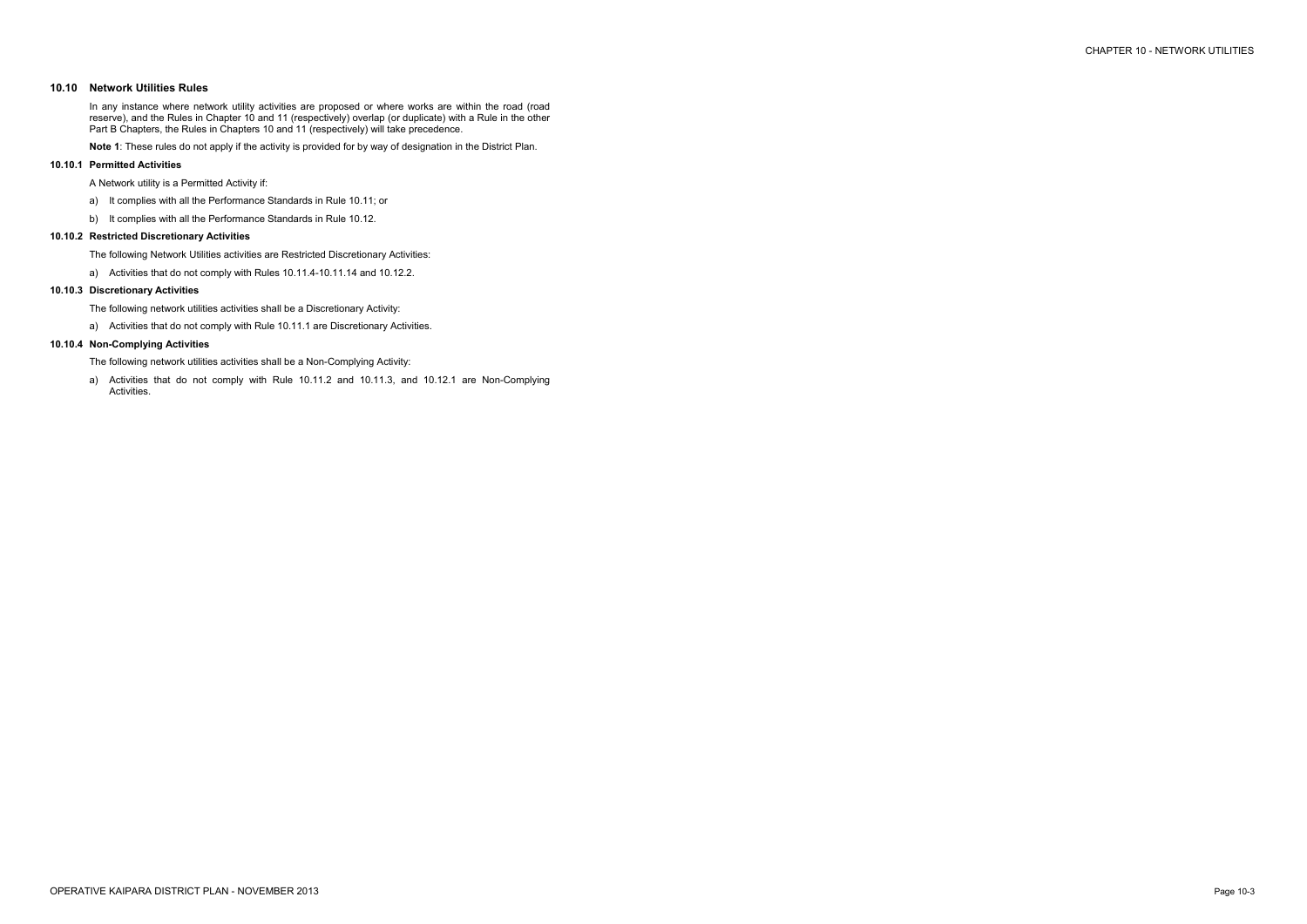Rule, Council will have regard to the following matters when sent:

comply with all relevant standards for the Zone it is located

roposed activity will have detrimental impacts on the health, *v* and its community, and what means have been proposed to

proposal will impact on any natural ecosystem, cultural or

und Network Utility, the service could reasonably be located

ative effects will occur as a result of the proposal;

effects will occur as a result of the proposal;

which the values identified in the Objectives and Policies for e site, and the extent to which the proposal is compatible with

ffects of the activity may adversely affect existing land uses ithe vicinity;

enefits of the proposal and extent to which the upgrading or ational and technical requirements; and

major upgrades of transmission infrastructure, the extent to ed, remedied or mitigated by the route, *site* and method

ere applicable will include assessment of Clause 12 of the s of Human Drinking Water.

tives and Policies In Chapter 10 and, where relevant, the s. The Council will have regard to any adverse effects of the easures to avoid, remedy or mitigate such effects.

es and Policies in Chapter 10, where relevant Objectives and measures to avoid, remedy or such effects.

| 10.11 Network Utility Performance Standards (excluding telecommunications facilities in the road reserve refer to Section 10.12) |  |  |
|----------------------------------------------------------------------------------------------------------------------------------|--|--|
|                                                                                                                                  |  |  |

| Rule    | <b>Parameter</b>                                                              | <b>Permitted Activity Performance Standard</b>                                                                                                                                                                                                                                                                                                                                                                                                                                                                                                                                                                                                                                                                                                                                                                                                                                                                                                                                                                                                                                                                                                                                                                                                              | <b>Activity Status if the</b><br><b>Activity does not</b><br>meet the<br>Performance<br><b>Standard</b> | <b>Assessment Criteria</b>                                                                                                                                                                                                                                                                                                                                                                                                                                                                                                                                                                                                              |
|---------|-------------------------------------------------------------------------------|-------------------------------------------------------------------------------------------------------------------------------------------------------------------------------------------------------------------------------------------------------------------------------------------------------------------------------------------------------------------------------------------------------------------------------------------------------------------------------------------------------------------------------------------------------------------------------------------------------------------------------------------------------------------------------------------------------------------------------------------------------------------------------------------------------------------------------------------------------------------------------------------------------------------------------------------------------------------------------------------------------------------------------------------------------------------------------------------------------------------------------------------------------------------------------------------------------------------------------------------------------------|---------------------------------------------------------------------------------------------------------|-----------------------------------------------------------------------------------------------------------------------------------------------------------------------------------------------------------------------------------------------------------------------------------------------------------------------------------------------------------------------------------------------------------------------------------------------------------------------------------------------------------------------------------------------------------------------------------------------------------------------------------------|
| 10.11.1 | Limits for Network (1)<br><b>Utilities</b>                                    | Any Network Utility (excluding telecommunication facilities and existing electricity<br>transmission lines) in all Zones (including Overlay Areas) is a Permitted Activity if it<br>meets the following:<br>Electricity line up to and including 110kV;<br>a)<br>The storage or treatment of water or sewage less than 50m <sup>3</sup> per day; and<br>b)<br>The transmission, storage or distribution of natural gas at a gauge pressure up to and<br>C)<br>including 2000 kilopascals.                                                                                                                                                                                                                                                                                                                                                                                                                                                                                                                                                                                                                                                                                                                                                                   | <b>Discretionary Activity</b>                                                                           | Where an activity is not permitted by this Ru<br>considering an application for Resource Cons<br>The ability of the proposed activity to c<br>i)<br>within;<br>Whether and the extent to which the pr<br>safety and <i>amenity value</i> of the locality<br>mitigate the impacts;<br>Whether and the extent to which the p<br>iii)<br>archaeological site;<br>Whether in the case of any above grou<br>IV)<br>below ground;<br>Whether and the extent to which cumula<br>V)<br>Whether and the extent to which visual e<br>VI)<br>If located in an Overlay, the extent to w<br>Overlays (Chapter 4) are present on the<br>those values: |
|         |                                                                               |                                                                                                                                                                                                                                                                                                                                                                                                                                                                                                                                                                                                                                                                                                                                                                                                                                                                                                                                                                                                                                                                                                                                                                                                                                                             |                                                                                                         | viii) Whether and the extent to which the ef<br>and impacts on existing infrastructure in<br>Whether and the extent to which the be<br>IX)<br>undergrounding is constrained by operat<br>For new transmission infrastructure or r<br>X)<br>which any adverse effects are avoide<br>selections.<br>Note 1: Resource Consent applications, whe<br>National Environmental Standard for Sources                                                                                                                                                                                                                                             |
| 10.11.2 | <b>Telecommunication</b><br>facilities generating<br>radiofrequency<br>fields | Telecommunication facilities that are not within the road reserve are a Permitted Activity if:<br>Radiofrequency fields comply with NZS 2772: Part 1:1999 Radiofrequency Fields Part 1 -<br>a)<br>Maximum Exposure Levels - 3 kHz to 300 GHz and assessed in accordance with NZS<br>6609.2: 1990 Radiofrequency Radiation: Part 2: Principles and Methods of Measurement<br>300 kHz to 100 GHz.<br>Note 1: As part of monitoring undertaken pursuant to Section 35 of the Resource Management<br>Act 1991 Council may annually request the following information from operators of facilities<br>emitting radio frequency fields:<br>Written notice of the location of the facility; and<br>a)<br>A report prepared by a suitably qualified radio engineer/technician or physical scientist<br>b)<br>confirming that the New Zealand Standard 6609.2 is met.<br>If the report provided to Council under (c) above predicts that the emissions exceed 25 percent<br>of the exposure limit set for the general public in the New Zealand Standard 6609.2, the Council<br>may commission a report from the National Radiation Laboratory or other appropriately qualified<br>person/organisation to determine compliance with the New Zealand Standard 6609.2. | Non-Complying<br>Activity                                                                               | The Council will have regard to the Object<br>Objectives and Policies of the Zone Chapters<br>activity on the <i>environment</i> and proposed me                                                                                                                                                                                                                                                                                                                                                                                                                                                                                        |
| 10.11.3 | <b>Electricity</b><br>lines<br>electric<br>generating<br>and magnetic fields  | Electricity lines are a <b>Permitted Activity</b> if:<br>Electric and magnetic fields strengths comply with the limits detailed in the International<br>a)<br>Commission for Non-Ionising Radiation Protection guidelines (1998) and World Health<br>Organisation Monograph (No. 328, June 2007).                                                                                                                                                                                                                                                                                                                                                                                                                                                                                                                                                                                                                                                                                                                                                                                                                                                                                                                                                           | Non-Complying<br>Activity                                                                               | The Council will have regard to the Objective<br>Policies of the Zone Chapters and proposed r                                                                                                                                                                                                                                                                                                                                                                                                                                                                                                                                           |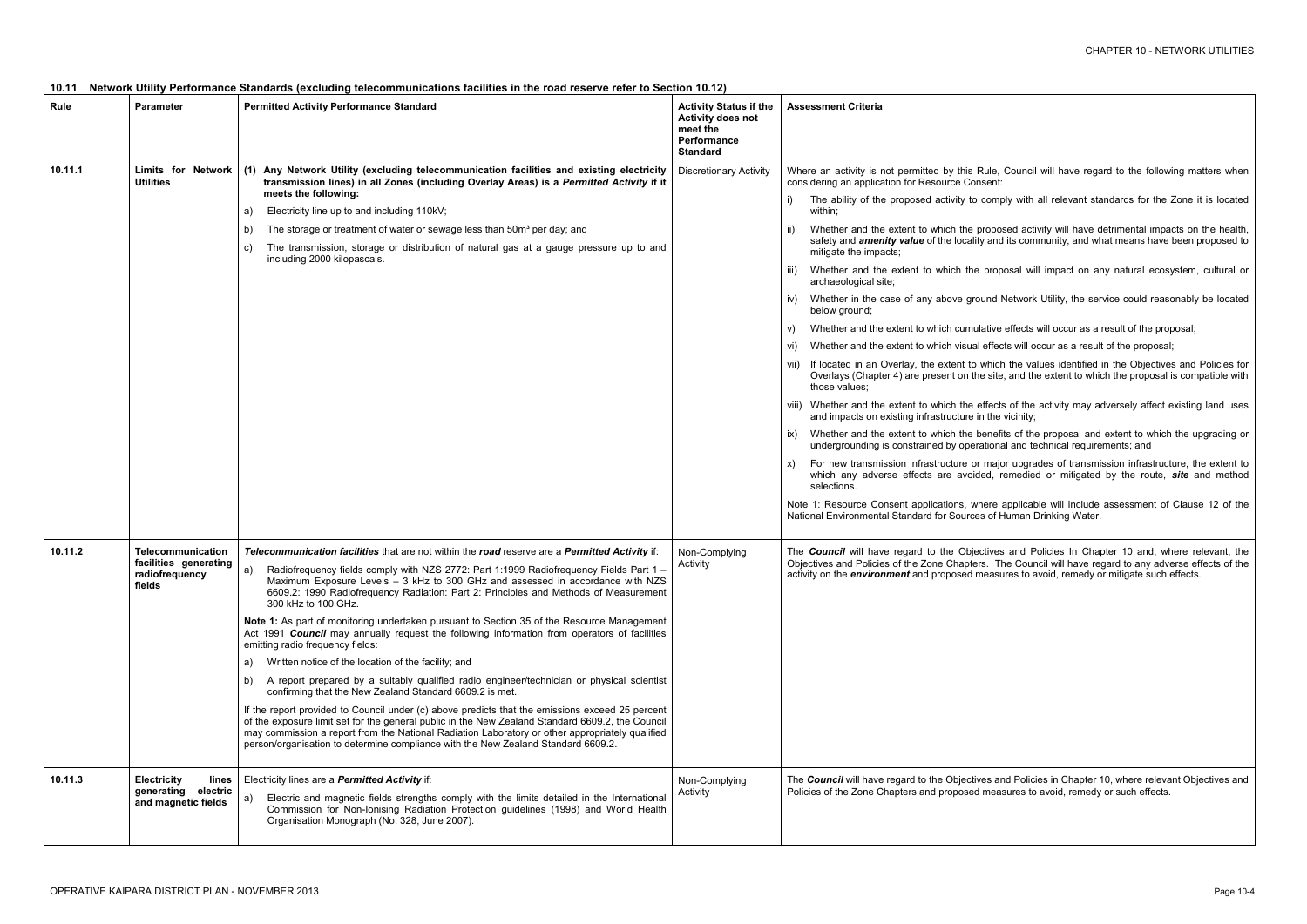lule. **Council** has restricted its discretion over the following application for Resource Consent:

comply with all relevant standards for the Zone it is located

roposed activity will have detrimental impacts on the health, *v* and its community, and what means have been proposed to

proposal will impact on any natural ecosystem, cultural or

und Network Utility, the service could reasonably be located

ative *effect*s will occur as a result of the proposal;

effects will occur as a result of the proposal;

which the values identified in the Objectives and Policies for of site, and the extent to which the proposal is compatible with

he effects of upgrading or undergrounding of electricity t existing land uses, and impacts on existing infrastructure in

enefits of the proposal and extent to which the upgrading or tional and technical requirements; and

major upgrades of transmission infrastructure, the extent to ed, remedied or mitigated by the route, site and method

proposal will affect the values of any Outstanding Natural and the extent to which the subdivision, use or development contained in Appendix 18B.

res is provided in Appendix 18A. The values associated with scribed in the Kaipara District Landscape Technical Report

Rule, Council will have regard to the following matters when

proposal will affect the values of any Outstanding Natural and the extent to which the subdivision, use or development contained in Appendix 18B.

res is provided in Appendix 18A. The values associated with scribed in the Kaipara District Landscape Technical Report

| Rule     | <b>Parameter</b>                                                                                                                                                 | <b>Permitted Activity Performance Standard</b>                                                                                                                                                                                                                                                                                                                                                                                                                                                                                                                                                                                                                                                                                                                                                                                                                                                                                                                                                                                                                                                                                                                                                                                                                                                                                                                                                                                                                                                                                                                                                                                                                                                                                                                                          | <b>Activity Status if the</b><br><b>Activity does not</b><br>meet the<br>Performance<br><b>Standard</b> | <b>Assessment Criteria</b>                                                                                                                                                                                                                                                                                                                                                                                                                                                                                                                                                                                                                                                                                                                                                                                                                                                                                                                                                                                                                                                                                                                                                                                                                                                                                     |
|----------|------------------------------------------------------------------------------------------------------------------------------------------------------------------|-----------------------------------------------------------------------------------------------------------------------------------------------------------------------------------------------------------------------------------------------------------------------------------------------------------------------------------------------------------------------------------------------------------------------------------------------------------------------------------------------------------------------------------------------------------------------------------------------------------------------------------------------------------------------------------------------------------------------------------------------------------------------------------------------------------------------------------------------------------------------------------------------------------------------------------------------------------------------------------------------------------------------------------------------------------------------------------------------------------------------------------------------------------------------------------------------------------------------------------------------------------------------------------------------------------------------------------------------------------------------------------------------------------------------------------------------------------------------------------------------------------------------------------------------------------------------------------------------------------------------------------------------------------------------------------------------------------------------------------------------------------------------------------------|---------------------------------------------------------------------------------------------------------|----------------------------------------------------------------------------------------------------------------------------------------------------------------------------------------------------------------------------------------------------------------------------------------------------------------------------------------------------------------------------------------------------------------------------------------------------------------------------------------------------------------------------------------------------------------------------------------------------------------------------------------------------------------------------------------------------------------------------------------------------------------------------------------------------------------------------------------------------------------------------------------------------------------------------------------------------------------------------------------------------------------------------------------------------------------------------------------------------------------------------------------------------------------------------------------------------------------------------------------------------------------------------------------------------------------|
| 10.11.4  | <b>Existing</b><br>Network<br><b>Utilities</b>                                                                                                                   | The operation, <i>maintenance</i> , upgrading, relocation and removal of existing network utility lines<br>(excluding existing transmission lines covered by the Resource Management (National<br>Environmental Standards for Electricity Transmission Activities) Regulations 2009 is a<br><b>Permitted Activity if:</b><br>The electric and magnetic fields strengths do not exceed the limits detailed in the<br>a)<br>International Commission for Non-Ionising Radiation Protection guidelines (1998) and<br>World Health Organisation Monograph (No. 328, June 2007; and<br>The <i>height</i> of support <i>structure</i> s (excluding earthwires, earthpeaks and lightning rods) is<br>b)<br>to a maximum of 15% of their existing height; and<br>Radiofrequency fields comply with NZS 2772: Part 1:1999 Radiofrequency Fields Part 1 -<br>C)<br>Maximum Exposure Levels - 3 kHz to 300 GHz and assessed in accordance with NZS<br>6609.2: 1990 Radiofrequency Radiation: Part 2: Principles and Methods of Measurement<br>300 kHz to 100 GHz; and<br>Upgrading and renewal of gas pipelines is limited to the replacement of sections of pipeline<br>d)<br>with an equivalent pipeline diameter. No more than 50 lineal metres of pipeline shall be<br>excavated and the ground is reinstated on completion of works.<br>Note 1: Any alteration to structures will be considered permitted if the activity complies with the<br>rules relating to new structures.<br>Note 2: The operation, maintenance, upgrading, relocation and removal of existing electricity<br>transmission lines is covered by, and to be assessed (where necessary) under, the Resource<br>Management (National Environmental Standards for Electricity Transmission Activities)<br>Regulations 2009. | Restricted<br><b>Discretionary Activity</b>                                                             | Where an activity is not permitted by this Rule,<br>matters when considering and determining an app<br>The ability of the proposed activity to comp<br>i)<br>within;<br>Whether and the extent to which the propos<br>ii)<br>safety and <i>amenity value</i> of the locality and<br>mitigate the impacts;<br>Whether and the extent to which the prope<br>III)<br>archaeological site;<br>Whether in the case of any above ground N<br>IV)<br>below ground;<br>Whether and the extent to which cumulative<br>V)<br>Whether and the extent to which visual effect<br>Vİ)<br>If located in an Overlay, the extent to which<br>VII)<br>Overlays (Chapter 4) are present on the site,<br>those values;<br>viii) Whether and the extent to which the e<br>transmission lines may adversely affect exis<br>the vicinity;<br>Whether and the extent to which the benefit<br>IX)<br>undergrounding is constrained by operationa<br>For new transmission infrastructure or majo<br>X)<br>which any adverse effects are avoided, re<br>selections.<br>Whether and the extent to which the prop-<br>XI)<br>Landscape identified in Map Series 2 and th<br>meets the additional assessment criteria con<br>Note 1: A description of the landscape features is<br>the Outstanding Natural Landscapes are describ<br>(2010). |
| 10.11.4a | <b>Utilities</b><br><b>Network</b><br><b>Alterations</b><br>and<br><b>Utilities</b><br><b>Network</b><br>Within<br>an<br><b>Outstanding Natural</b><br>Landscape | The installation and alterations to Network Utilities in an Outstanding Natural Landscape is a<br>permitted activity if:<br>These services are underground; or<br>a)<br>The alterations are required for routine maintenance to an existing network utility and do<br>b)<br>not involve any change in scale, character and appearance of the feature.                                                                                                                                                                                                                                                                                                                                                                                                                                                                                                                                                                                                                                                                                                                                                                                                                                                                                                                                                                                                                                                                                                                                                                                                                                                                                                                                                                                                                                   | <b>Discretionary Activity</b>                                                                           | Where an activity is not permitted by this Rule,<br>considering an application for Resource Consent:<br>Whether and the extent to which the prop-<br>i)<br>Landscape identified in Map Series 2 and th<br>meets the additional assessment criteria con<br>Note 1: A description of the landscape features is<br>the Outstanding Natural Landscapes are describ<br>(2010).                                                                                                                                                                                                                                                                                                                                                                                                                                                                                                                                                                                                                                                                                                                                                                                                                                                                                                                                      |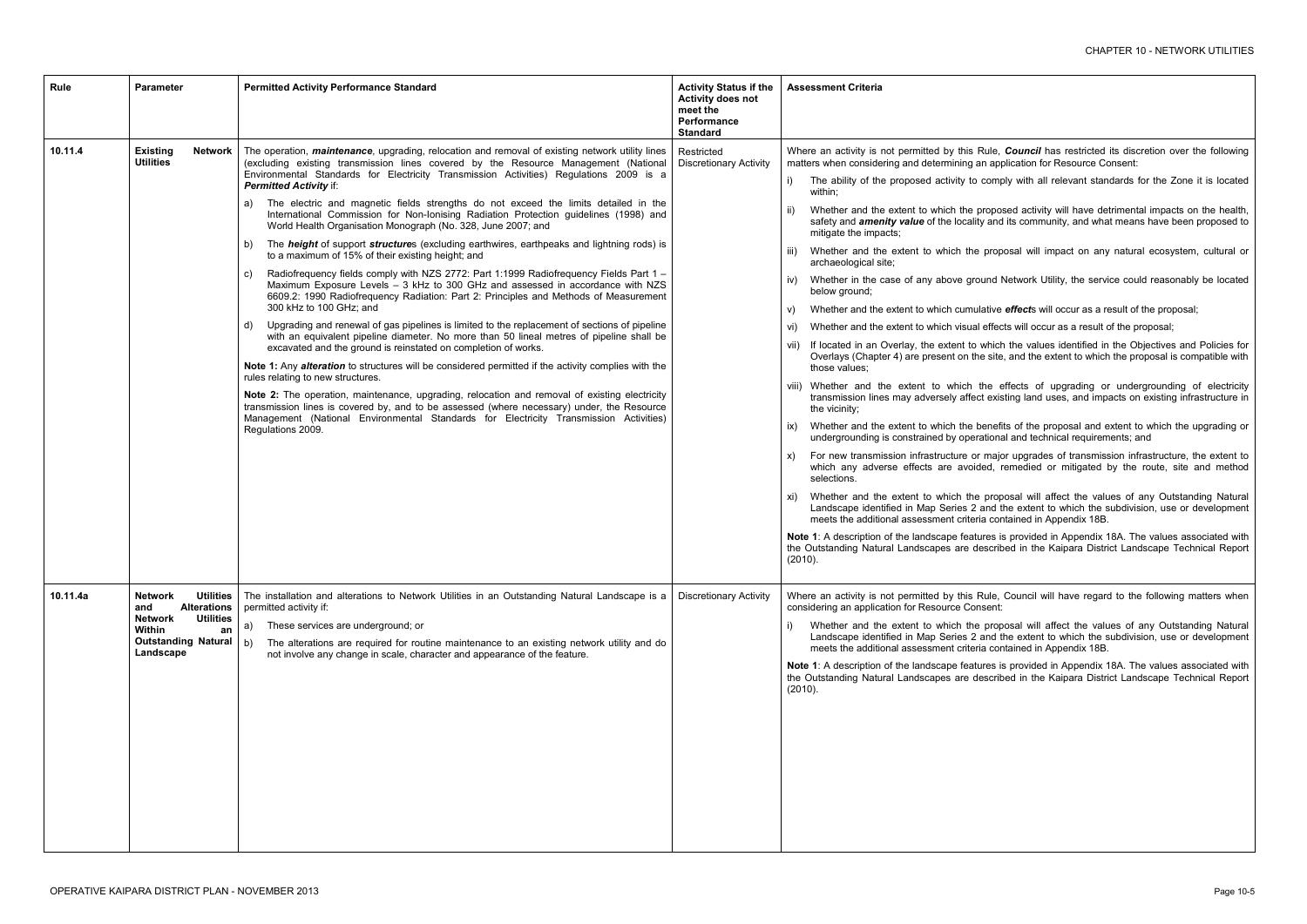- Rule. **Council** has restricted its discretion over the following n application for Resource Consent:
- comply with all relevant standards for the Zone it is located
- roposed activity will have detrimental impacts on the health, *v* and its community, and what means have been proposed to
- proposal will impact on any natural ecosystem, cultural or
- und Network Utility, the service could reasonably be located
- ative *effect*s will occur as a result of the proposal;
- effects will occur as a result of the proposal;
- which the values identified in the Objectives and Policies for e site, and the extent to which the proposal is compatible with
- viii) For new transmission infrastructure or major upgrades of transmission infrastructure, the extent to which any adverse effects are avoided, remedied or mitigated by the route, *site* and method
	- proposal will affect the values of any Outstanding Natural and the extent to which the subdivision, use or development i contained in Appendix 18B.

| Rule     | <b>Parameter</b>               | <b>Permitted Activity Performance Standard</b>                                                                                                                                                                                  | <b>Activity Status if the</b><br><b>Activity does not</b><br>meet the<br>Performance<br><b>Standard</b> | <b>Assessment Criteria</b>                                                                                                       |  |
|----------|--------------------------------|---------------------------------------------------------------------------------------------------------------------------------------------------------------------------------------------------------------------------------|---------------------------------------------------------------------------------------------------------|----------------------------------------------------------------------------------------------------------------------------------|--|
| 10.11.5  | <b>Maximum Height</b>          | (1) Any pole, tower, mast, aerial, panel, element or dish associated with a Network Utility<br>is a Permitted Activity if it does not exceed the following height limits above ground:                                          | Restricted<br><b>Discretionary Activity</b>                                                             | Where an activity is not permitted by this R<br>matters when considering and determining ar                                      |  |
|          |                                | All Zones except Business and Rural - 15m; and<br>a)<br>Business Zone - 20m; and                                                                                                                                                |                                                                                                         | The ability of the proposed activity to c<br>i)<br>within;                                                                       |  |
|          |                                | b)<br>Rural Zone - 18.5m.<br>C)<br>(2) Any aerial or dish, panel or element associated with a Network Utility is a Permitted                                                                                                    |                                                                                                         | Whether and the extent to which the pr<br>safety and <i>amenity value</i> of the locality<br>mitigate the impacts;               |  |
|          |                                | Activity if it does not exceed the following height limit above a building:<br>All Zones-3m.<br>a)                                                                                                                              |                                                                                                         | Whether and the extent to which the<br>TIL)<br>archaeological site;                                                              |  |
|          |                                |                                                                                                                                                                                                                                 |                                                                                                         | Whether in the case of any above grou<br>IV)<br>below ground;                                                                    |  |
| 10.11.6  | <b>Maximum Diameter</b>        | (1) Any pole or mast associated with a Network Utility is a Permitted Activity if it does<br>not exceed the following diameters:                                                                                                | Restricted<br><b>Discretionary Activity</b>                                                             | Whether and the extent to which cumula<br>V)                                                                                     |  |
|          |                                | All Zones - 1,350mm.<br>a)                                                                                                                                                                                                      |                                                                                                         | Whether and the extent to which visual e<br>Vİ)                                                                                  |  |
|          |                                | Any aerial, panel or element or dish associated with a Network Utility is Permitted<br>(2)<br>Activity if it does not exceed the following diameters:                                                                           |                                                                                                         | If located in an Overlay, the extent to w<br>Overlays (Chapter 4) are present on the<br>those values:                            |  |
|          |                                | All Zones except Business - 1.2m; and<br>a)                                                                                                                                                                                     |                                                                                                         | viii) For new transmission infrastructure or                                                                                     |  |
|          |                                | Business Zone - 2m.<br>b)                                                                                                                                                                                                       |                                                                                                         | which any adverse effects are avoide<br>selections; and                                                                          |  |
| 10.11.7  | <b>Separation</b><br>distances | Any mast associated with a Network Utility is a Permitted Activity if it exceeds the following<br>separation distances between individual masts:                                                                                | Restricted<br><b>Discretionary Activity</b>                                                             | Whether and the extent to which the<br>IX)<br>Landscape identified in Map Series 2 a<br>meets the additional assessment criteria |  |
|          |                                | In all Zones - 15m (except where located adjacent to two or more roads); and<br>a)                                                                                                                                              |                                                                                                         |                                                                                                                                  |  |
|          |                                | In all Zones where located adjacent to two or more roads - 5m.<br>b)                                                                                                                                                            |                                                                                                         |                                                                                                                                  |  |
|          |                                | <b>Note 1:</b> This rule does not apply to electricity lines or poles                                                                                                                                                           |                                                                                                         |                                                                                                                                  |  |
| 10.11.8  | <b>Maximum Length</b>          | Any aerial, panel, element or dish associated with a Network Utility is a Permitted Activity if it<br>does not exceed the following length:                                                                                     | Restricted<br><b>Discretionary Activity</b>                                                             |                                                                                                                                  |  |
|          |                                | In all Zones - 6m.<br>a)                                                                                                                                                                                                        |                                                                                                         |                                                                                                                                  |  |
| 10.11.9  | <b>Maximum Area</b>            | Any aerial antenna or dish is Permitted Activity if it does not exceed the following area:                                                                                                                                      | Restricted<br><b>Discretionary Activity</b>                                                             |                                                                                                                                  |  |
|          |                                | All Zones except Business - 1.77m <sup>2</sup> (largest face);<br>a)                                                                                                                                                            |                                                                                                         |                                                                                                                                  |  |
|          |                                | Business Zone - 9.85m <sup>2</sup> (largest face).<br>b)                                                                                                                                                                        |                                                                                                         |                                                                                                                                  |  |
| 10.11.10 | <b>Maximum Volume</b>          | (1) Any outdoor structure located above ground associated with a Network Utility<br>(excluding electricity and telecommunication lines, poles or masts) is a Permitted<br>Activity if it does not exceed the following volumes: | Restricted<br><b>Discretionary Activity</b>                                                             |                                                                                                                                  |  |
|          |                                | All Zones except Business - $6.5m^3$ ;<br>a)                                                                                                                                                                                    |                                                                                                         |                                                                                                                                  |  |
|          |                                | Business Zone - 25m <sup>3</sup> .<br>b)                                                                                                                                                                                        |                                                                                                         |                                                                                                                                  |  |
|          |                                | (2) Structures located below ground associated with a Network Utility (excluding<br>reticulation systems) are a Permitted Activity if they do not exceed the following<br>volume:                                               |                                                                                                         |                                                                                                                                  |  |
|          |                                | In all Zones - $40m^3$ .<br>a)                                                                                                                                                                                                  |                                                                                                         |                                                                                                                                  |  |
|          |                                |                                                                                                                                                                                                                                 |                                                                                                         |                                                                                                                                  |  |
|          |                                |                                                                                                                                                                                                                                 |                                                                                                         |                                                                                                                                  |  |
|          |                                |                                                                                                                                                                                                                                 |                                                                                                         |                                                                                                                                  |  |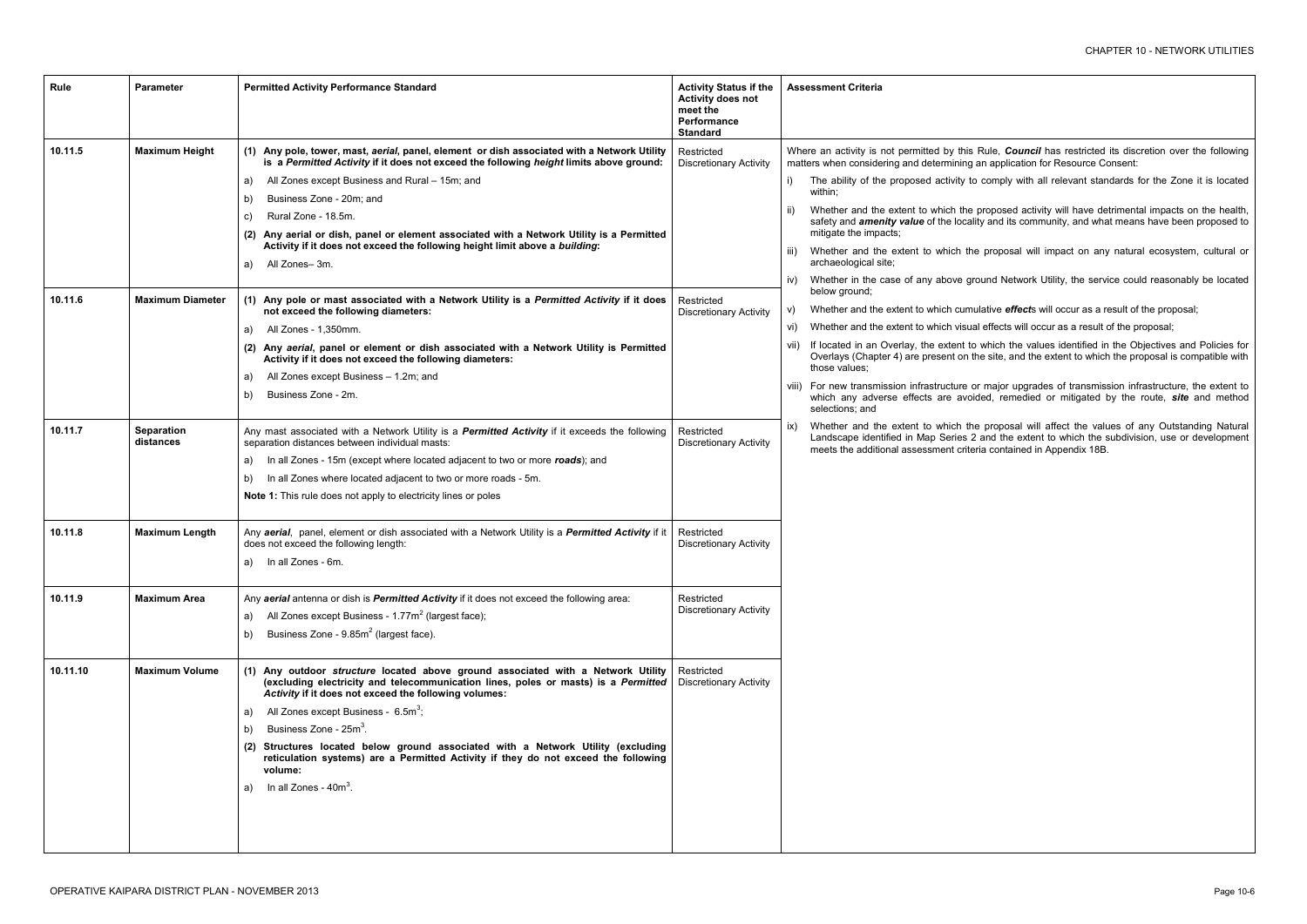| Rule     | <b>Parameter</b>                   | <b>Permitted Activity Performance Standard</b>                                                                                                                                                                                                                                                                                                                                                                                            | <b>Activity Status if the</b><br><b>Activity does not</b><br>meet the<br>Performance<br><b>Standard</b> | <b>Assessment Criteria</b>                  |
|----------|------------------------------------|-------------------------------------------------------------------------------------------------------------------------------------------------------------------------------------------------------------------------------------------------------------------------------------------------------------------------------------------------------------------------------------------------------------------------------------------|---------------------------------------------------------------------------------------------------------|---------------------------------------------|
| 10.11.11 | <b>Maximum</b><br><b>Dimension</b> | Any outdoor structure located above ground associated with a Network Utility (excluding poles,<br>masts, lines and support structures for lines) is a Permitted Activity if it does not exceed the<br>following dimension:                                                                                                                                                                                                                | Restricted<br><b>Discretionary Activity</b>                                                             |                                             |
|          |                                    | In all Zones - 3m.<br>a)                                                                                                                                                                                                                                                                                                                                                                                                                  |                                                                                                         |                                             |
| 10.11.12 | <b>Design</b>                      | Any structure located above ground associated with a Network Utility is a Permitted Activity if<br>it meets the following criteria:                                                                                                                                                                                                                                                                                                       | Restricted<br><b>Discretionary Activity</b>                                                             |                                             |
|          |                                    | Is painted or supplied in a material that subject to normal weathering is a recessive colour<br>a)<br>(to integrate with the surrounding environment);                                                                                                                                                                                                                                                                                    |                                                                                                         |                                             |
|          |                                    | Has a low reflectivity finish with a maximum reflectivity of 40%; and<br>b)                                                                                                                                                                                                                                                                                                                                                               |                                                                                                         |                                             |
|          |                                    | Is located so that it does not impede pedestrians, cyclists or motorists.<br>C)                                                                                                                                                                                                                                                                                                                                                           |                                                                                                         |                                             |
|          |                                    | Note 1: Where possible the following design guidelines should be met to minimise visual clutter:                                                                                                                                                                                                                                                                                                                                          |                                                                                                         |                                             |
|          |                                    | Be integrated with existing street furniture e.g. lighting poles; and                                                                                                                                                                                                                                                                                                                                                                     |                                                                                                         |                                             |
|          |                                    | Co-location of cabinets in the road reserve.                                                                                                                                                                                                                                                                                                                                                                                              |                                                                                                         |                                             |
| 10.11.13 | Landscaping                        | For network utilities not meeting the performance standards in Rule 10.11.10 and 10.11.11<br>(excluding lines and support structures for lines and above ground pipes and associated<br>structures), landscaping shall be established to mitigate the visual effects of buildings,<br>structures and access, to ensure they are integrated with the surrounding <i>environment</i> when<br>viewed from adjoining sites and public places. | Restricted<br><b>Discretionary Activity</b>                                                             |                                             |
|          |                                    | Planting shall be provided for the purpose of screening buildings and structures taking into<br>a)<br>account the operational requirements of the structure;                                                                                                                                                                                                                                                                              |                                                                                                         |                                             |
|          |                                    | Planting shall generally include trees or shrubs with a minimum <i>height</i> of one metre at the<br>b)<br>time of planting, which at maturity reach a height capable of screening the building,<br>structures and/or access;                                                                                                                                                                                                             |                                                                                                         |                                             |
|          |                                    | Planting shall be maintained or replaced to maintain a visual screen; and<br>C)                                                                                                                                                                                                                                                                                                                                                           |                                                                                                         |                                             |
|          |                                    | In addition to (a) to (c), for substations, a minimum 5m wide strip of amenity planting shall<br>d)<br>be provided around the outside of facilities which together comprise a substation taking into<br>account the operational requirements of the structure.                                                                                                                                                                            |                                                                                                         |                                             |
| 10.11.14 | <b>Signs</b>                       | Installing or modifying a sign associated with a network utility which identifies the structure or its<br>owner, and/or provides safety or navigation instructions, is a Permitted Activity provided:                                                                                                                                                                                                                                     | Restricted<br><b>Discretionary Activity</b>                                                             | Refer to the Assessment Criteria in Rule 10 |
|          |                                    | A sign identifying the structure or its owner is restricted to a maximum area of $1m^2$ ;<br>a)                                                                                                                                                                                                                                                                                                                                           |                                                                                                         |                                             |
|          |                                    | A sign providing safety or navigation instructions and ownership details is restricted to a<br>b)<br>maximum area of $6m2$ .                                                                                                                                                                                                                                                                                                              |                                                                                                         |                                             |
|          |                                    |                                                                                                                                                                                                                                                                                                                                                                                                                                           |                                                                                                         |                                             |

*Refer to the Assessment Criteria in Rule 10.11.5 (Maximum Height)*